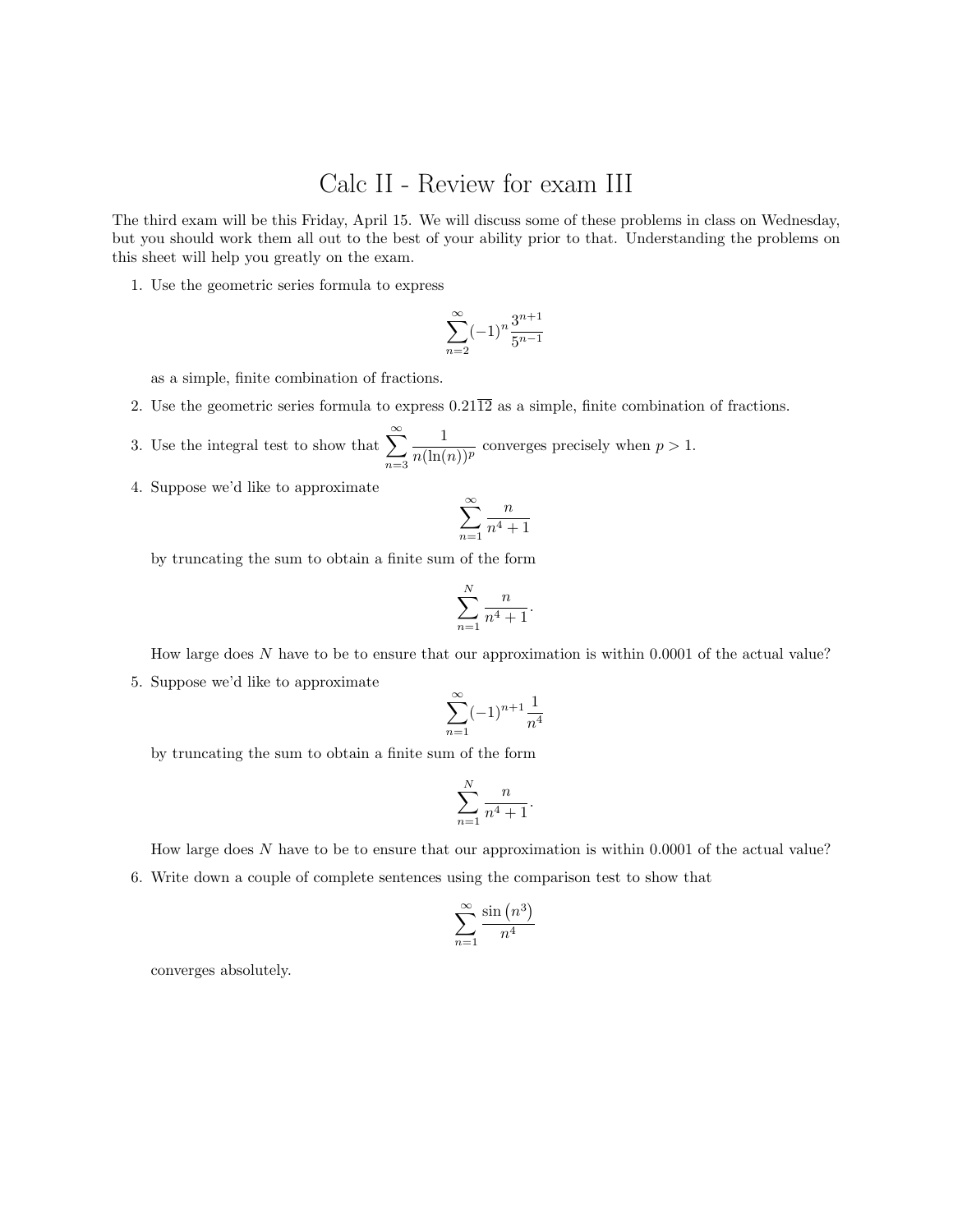7. Write down a couple complete sentences using the alternating series test to show that

$$
\sum_{n=1}^{\infty} (-1)^{n+1} \frac{\ln(n)}{n}
$$

converges conditionally.

8. Classify the following series as absolutely convergent, conditionally convergent, or divergent. Be sure to provide a clear and grammatically correct explanation.

(a) 
$$
\sum (-1)^n \frac{n^2}{n^2 + 2}
$$
  
\n(b) 
$$
\sum (-1)^n \frac{n^2}{n^3 + 2}
$$
  
\n(c) 
$$
\sum (-1)^n \frac{n^2}{n^4 + 2}
$$

9. Suppose we take a square of side length one, break it into 9 copies scaled by the factor 1/3 and remove the one in the middle. We then do the same with the 8 remaining squares, and continue recursively, as illustrated in figure [1.](#page-2-0) The limit of the resulting figure is called the Sierpinski carpet. Find the total area of all the infinitely many squares that are removed in this process.